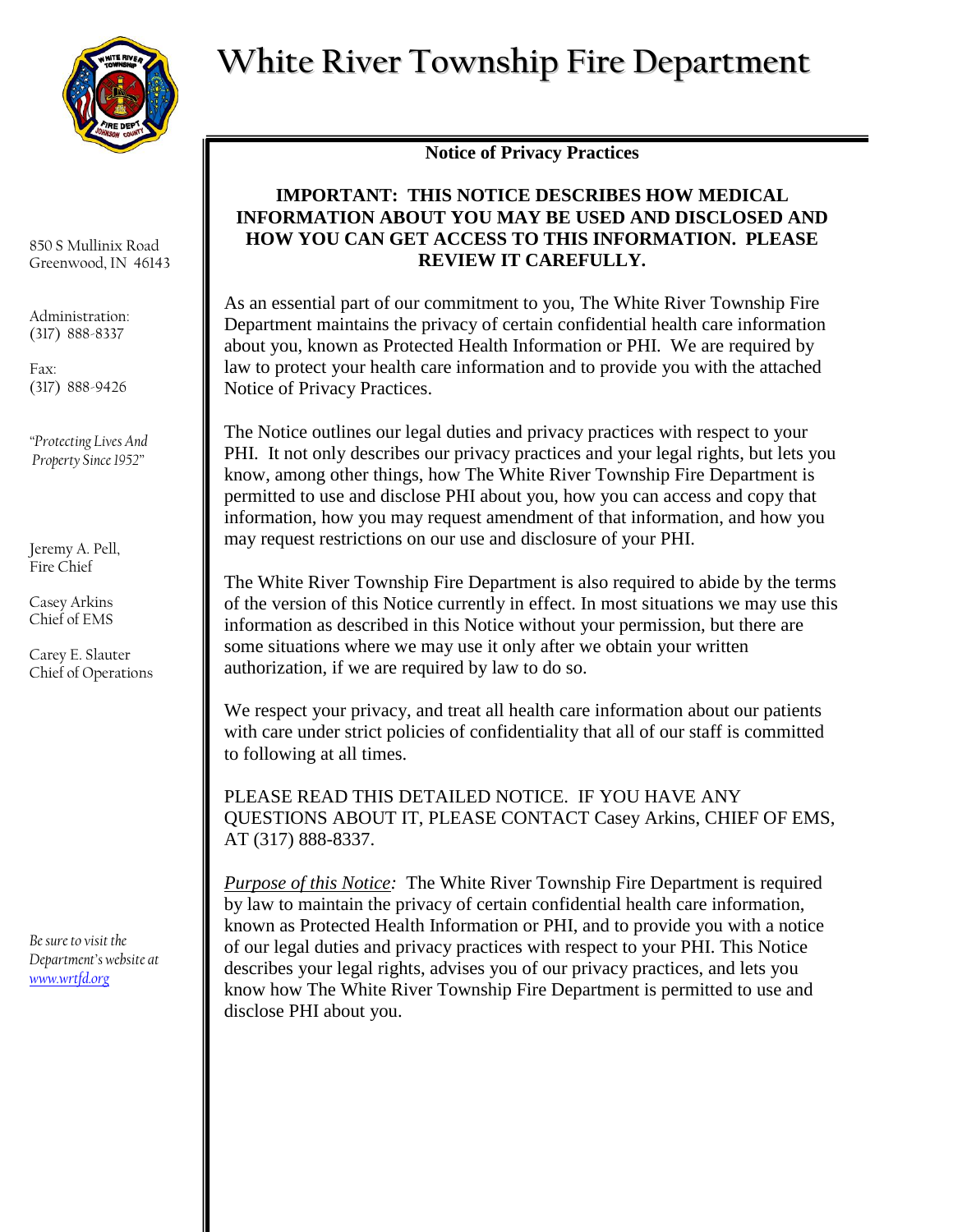

The White River Township Fire Department is also required to abide by the terms of the version of this Notice currently in effect. In most situations we may use this information as described in this Notice without your permission, but there are some situations where we may use it only after we obtain your written authorization, if we are required by law to do so.

*Uses and Disclosures of PHI:* The White River Township Fire Department may use PHI for the purposes of treatment, payment, and health care operations, in most cases without your written permission. Examples of our use of your PHI:

For treatment. This includes such things as verbal and written information that we obtain about you and use pertaining to your medical condition and treatment provided to you by us and other medical personnel (including doctors and nurses who give orders to allow us to provide treatment to you). It also includes information we give to other health care personnel to whom we transfer your care and treatment, and includes transfer of PHI via radio or telephone to the hospital or dispatch center as well as providing the hospital with a copy of the written record we create in the course of providing you with treatment and transport.

For payment. This includes any activities we must undertake in order to get reimbursed for the services we provide to you, including such things as organizing your PHI and submitting bills to insurance companies (either directly or through a third party billing company), management of billed claims for services rendered, medical necessity determinations and reviews, utilization review, and collection of outstanding accounts.

For health care operations. This includes quality assurance activities, licensing, and training programs to ensure that our personnel meet our standards of care and follow established policies and procedures, obtaining legal and financial services, conducting business planning, processing grievances and complaints, creating reports that do not individually identify you for data collection purposes, fundraising, and certain marketing activities.

Fundraising*.* We may contact you when we are in the process of raising funds for The White River Township Fire Department, or to provide you with information about our annual subscription program.

Reminders for Scheduled Transports and Information on Other Services*.* We may also contact you to provide you with a reminder of any scheduled appointments for non-emergency ambulance and medical transportation, or for other information about alternative services we provide or other health-related benefits and services that may be of interest to you.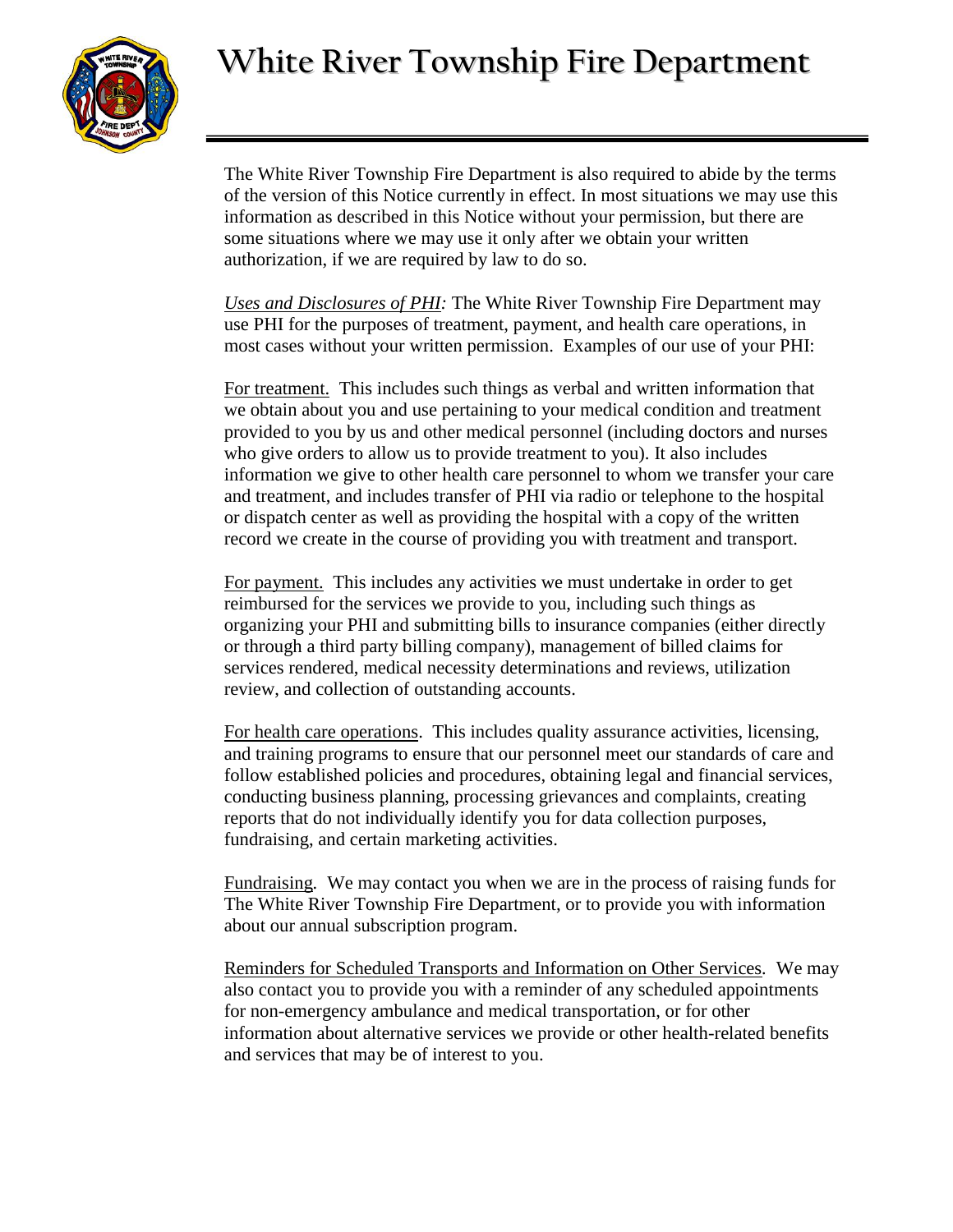

*Use and Disclosure of PHI without Your Authorization.* The White River Township Fire Department is permitted to use PHI *without* your written authorization, or opportunity to object in certain situations, including:

- For The White River Township Fire Department's use in treating you or in obtaining payment for services provided to you or in other health care operations;
- For the treatment activities of another health care provider;
- To another health care provider or entity for the payment activities of the provider or entity that receives the information (such as your hospital or insurance company);
- To another health care provider (such as the hospital to which you are transported) for the health care operations activities of the entity that receives the information as long as the entity receiving the information has or has had a relationship with you and the PHI pertains to that relationship;
- For health care fraud and abuse detection or for activities related to compliance with the law;
- To a family member, other relative, or close personal friend or other individual involved in your care if we obtain your verbal agreement to do so or if we give you an opportunity to object to such a disclosure and you do not raise an objection. We may also disclose health information to your family, relatives, or friends if we infer from the circumstances that you would not object. For example, we may assume you agree to our disclosure of your personal health information to your spouse when your spouse has called the ambulance for you. In situations where you are not capable of objecting (because you are not present or due to your incapacity or medical emergency), we may, in our professional judgment, determine that a disclosure to your family member, relative, or friend is in your best interest. In that situation, we will disclose only health information relevant to that person's involvement in your care. For example, we may inform the person who accompanied you in the ambulance that you have certain symptoms and we may give that person an update on your vital signs and treatment that is being administered by our ambulance crew;
- To a public health authority in certain situations (such as reporting a birth, death or disease as required by law, as part of a public health investigation, to report child or adult abuse or neglect or domestic violence, to report adverse events such as product defects, or to notify a person about exposure to a possible communicable disease as required by law);
- For health oversight activities including audits or government investigations, inspections, disciplinary proceedings, and other
- $\bullet$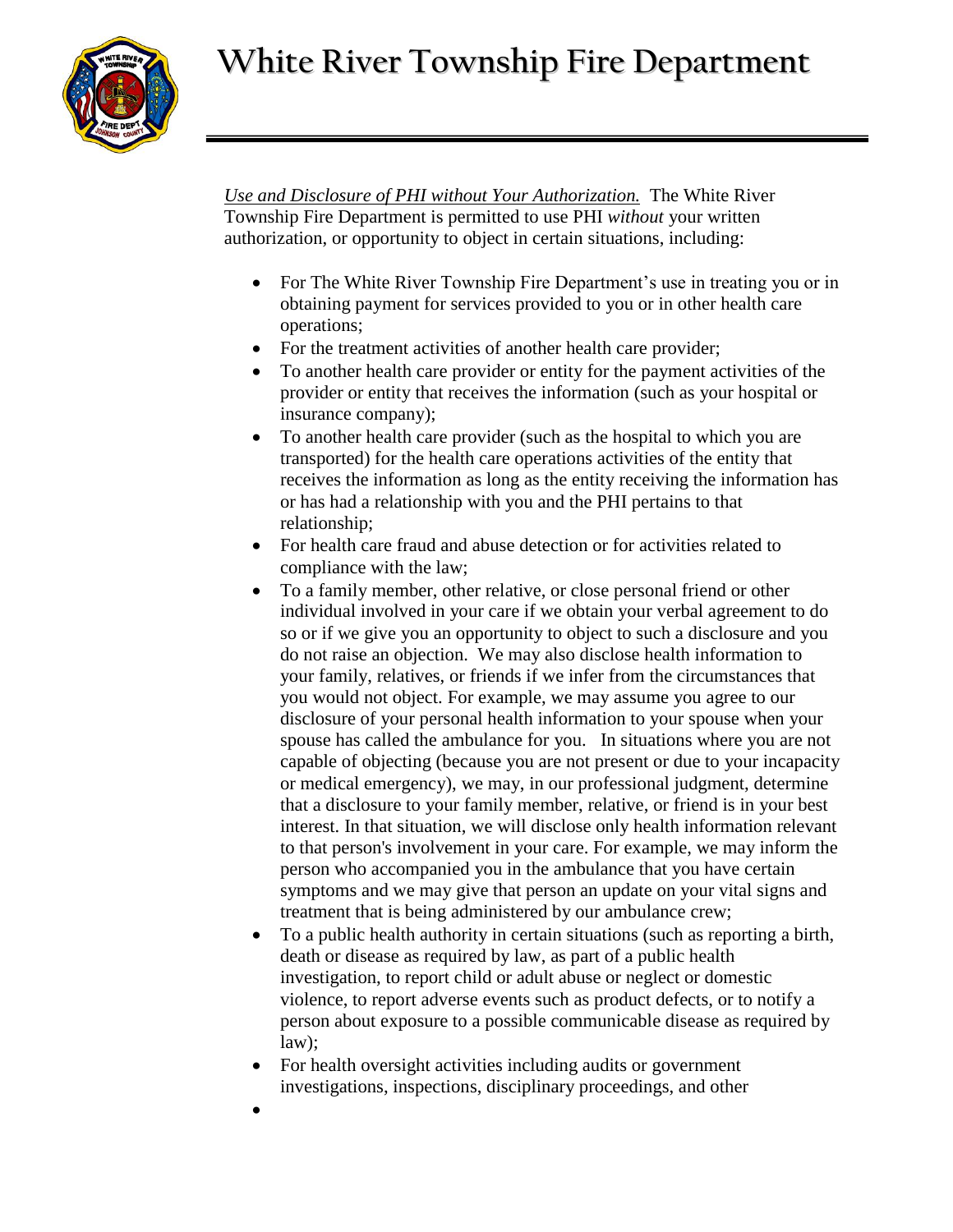

- For judicial and administrative proceedings as required by a court or administrative order, or in some cases in response to a subpoena or other legal process;
- For law enforcement activities in limited situations, such as when there is a warrant for the request, or when the information is needed to locate a suspect or stop a crime;
- For military, national defense and security and other special government functions;
- To avert a serious threat to the health and safety of a person or the public at large;
- For workers' compensation purposes, and in compliance with workers' compensation laws;
- To coroners, medical examiners, and funeral directors for identifying a deceased person, determining cause of death, or carrying on their duties as authorized by law;
- If you are an organ donor, we may release health information to organizations that handle organ procurement or organ, eye or tissue transplantation or to an organ donation bank, as necessary to facilitate organ donation and transplantation;
- For research projects, but this will be subject to strict oversight and approvals and health information will be released only when there is a minimal risk to your privacy and adequate safeguards are in place in accordance with the law;
- We may use or disclose health information about you in a way that does not personally identify you or reveal who you are.

Any other use or disclosure of PHI, other than those listed above will only be made with your written authorization, (the authorization must specifically identify the information we seek to use or disclose, as well as when and how we seek to use or disclose it). **You may revoke your authorization at any time, in writing, except to the extent that we have already used or disclosed medical information in reliance on that authorization.**

*Patient Rights:* As a patient, you have a number of rights with respect to the protection of your PHI, including:

*The right to access, copy or inspect your PHI*. This means you may come to our offices and inspect and copy most of the medical information about you that we maintain. We will normally provide you with access to this information within 30 days of your request. We may also charge you a reasonable fee for you to copy any medical information that you have the right to access. In limited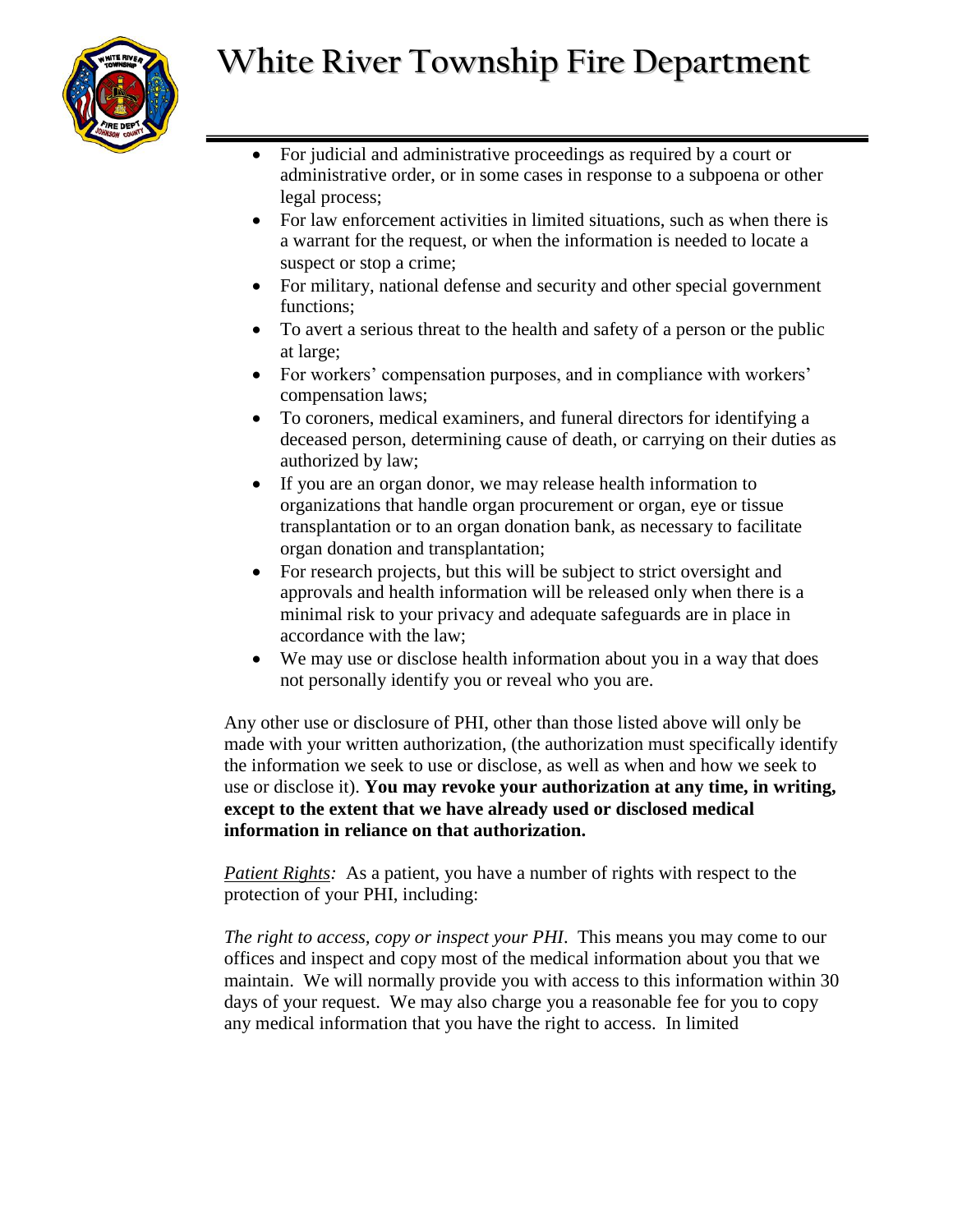

circumstances, we may deny you access to your medical information, and you may appeal certain types of denials.

We have available forms to request access to your PHI and we will provide a written response if we deny you access and let you know your appeal rights. If you wish to inspect and copy your medical information, you should contact the privacy officer listed at the end of this Notice.

*The right to amend your PHI*. You have the right to ask us to amend written medical information that we may have about you. We will generally amend your information within 60 days of your request and will notify you when we have amended the information. We are permitted by law to deny your request to amend your medical information only in certain circumstances, like when we believe the information you have asked us to amend is correct. If you wish to request that we amend the medical information that we have about you, you should contact the privacy officer listed at the end of this Notice.

*The right to request an accounting of our use and disclosure of your PHI*. You may request an accounting from us of certain disclosures of your medical information that we have made in the last six years prior to the date of your request. We are not required to give you an accounting of information we have used or disclosed for purposes of treatment, payment or health care operations, or when we share your health information with our business associates, like our billing company or a medical facility from/to which we have transported you.

We are also not required to give you an accounting of our uses of protected health information for which you have already given us written authorization. If you wish to request an accounting of the medical information about you that we have used or disclosed that is not exempted from the accounting requirement, you should contact the privacy officer listed at the end of this Notice.

*The right to request that we restrict the uses and disclosures of your PHI*. You have the right to request that we restrict how we use and disclose your medical information that we have about you for treatment, payment or health care operations, or to restrict the information that is provided to family, friends and other individuals involved in your health care. But if you request a restriction and the information you asked us to restrict is needed to provide you with emergency treatment, then we may use the PHI or disclose the PHI to a health care provider to provide you with emergency treatment. The White River Township Fire Department is not required to agree to any restrictions you request, but any restrictions agreed to by The White River Township Fire Department are binding on The White River Township Fire Department.

*Internet, Electronic Mail, and the Right to Obtain Copy of Paper Notice on Request.* If we maintain a web site, we will prominently post a copy of this